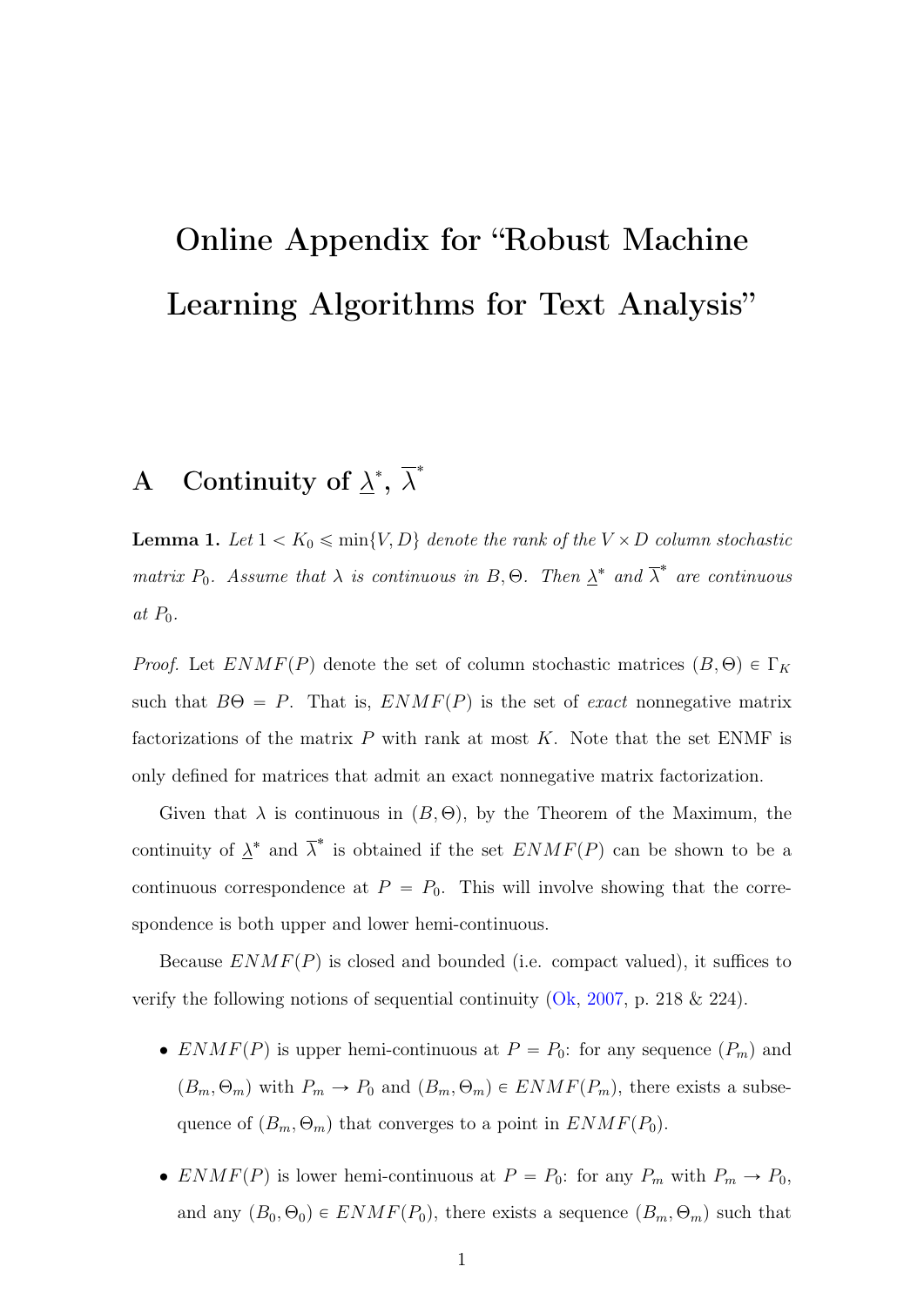$$
(B_m, \Theta_m) \to (B_0, \Theta_0)
$$
 and  $(B_m, \Theta_m) \in ENMF(P_m)$  for each m.

UPPER HEMI-CONTINUOUS: As  $(B_m, \Theta_m)$  is a sequence in the compact space  $\Gamma_K$ , it has a convergent subsequence  $(B_m, \Theta_m) \to (B^*, \Theta^*)$ , where  $(B^*, \Theta^*) \in \Gamma_K$ . Since  $(B_m, \Theta_m) \in \text{ENMF}(P_m)$ , we have that  $B_m\Theta_m = P_m$ . This implies  $B^*\Theta^* = P_0$ . Consequently,  $(B^*, \Theta^*) \in ENMF(P_0)$ . Hence, we have shown that  $ENMF(P)$  is upper hemi-continuous at  $P = P_0$ .

LOWER HEMI-CONTINUOUS: The proof of this property is more laborious. Define  $D(X)$  as a diagonal matrix where each entry is the inverse of the column sum of X, and  $M(X) = XD(X)$ .

Let  $P_m \to P_0$  be a sequence of matrices that admit an exact nonnegative matrix factorization of rank at most K. By assumption, there exists  $(B_m^*, \Theta_m^*) \in$  $ENMF(P_m)$ —that is,  $B_m^* \Theta_m^* = P_m$ —where  $B_m^*$  is a  $V \times K$  matrix of rank K. Since  $P_m \to P_0$  and  $(B_m^*, \Theta_m^*)$  belong to the compact set  $\Gamma_K$  we can assume w.l.o.g that  $(B_m^*, \Theta_m^*)$  converges to some  $(B_0^*, \Theta_0^*) \in ENMF(P_0)$ .

We will now show that for an arbitrary  $(B_0, \Theta_0) \in ENMF(P_0)$  one can use the sequence of matrices  $\{B_m^*\}$  above to construct an alternative sequence of column stochastic matrices  $\{(B_m, \Theta_m)\}\$  that converges to  $(B_0, \Theta_0)$ . Without loss of generality, we can assume that none of the entries of either  $B_0$  nor  $\Theta_0$  equal 1.

We introduce some auxiliary notation. For a matrix  $A$  (and in a slight abuse of notation) let  $A^j$  denote its  $j^{\text{th}}$  column. For a vector a let  $R_a$  denote the matrix that selects the components of a that are equal to zero. Let  $R_a^{\perp}$  denote the matrix that selects the components of a that are non-zero. Let  $d_a$  be the number of zero entries in a.

CONSTRUCTION OF THE SEQUENCE OF COLUMN STOCHASTIC MATRICES  $B_m$ : Define the matrix  $B_m$  with  $j<sup>th</sup>$  column given by a linear combination of the columns of  $B_m^*$ :

$$
B_m^j \equiv M(B_m^* \beta_m^j),\tag{1}
$$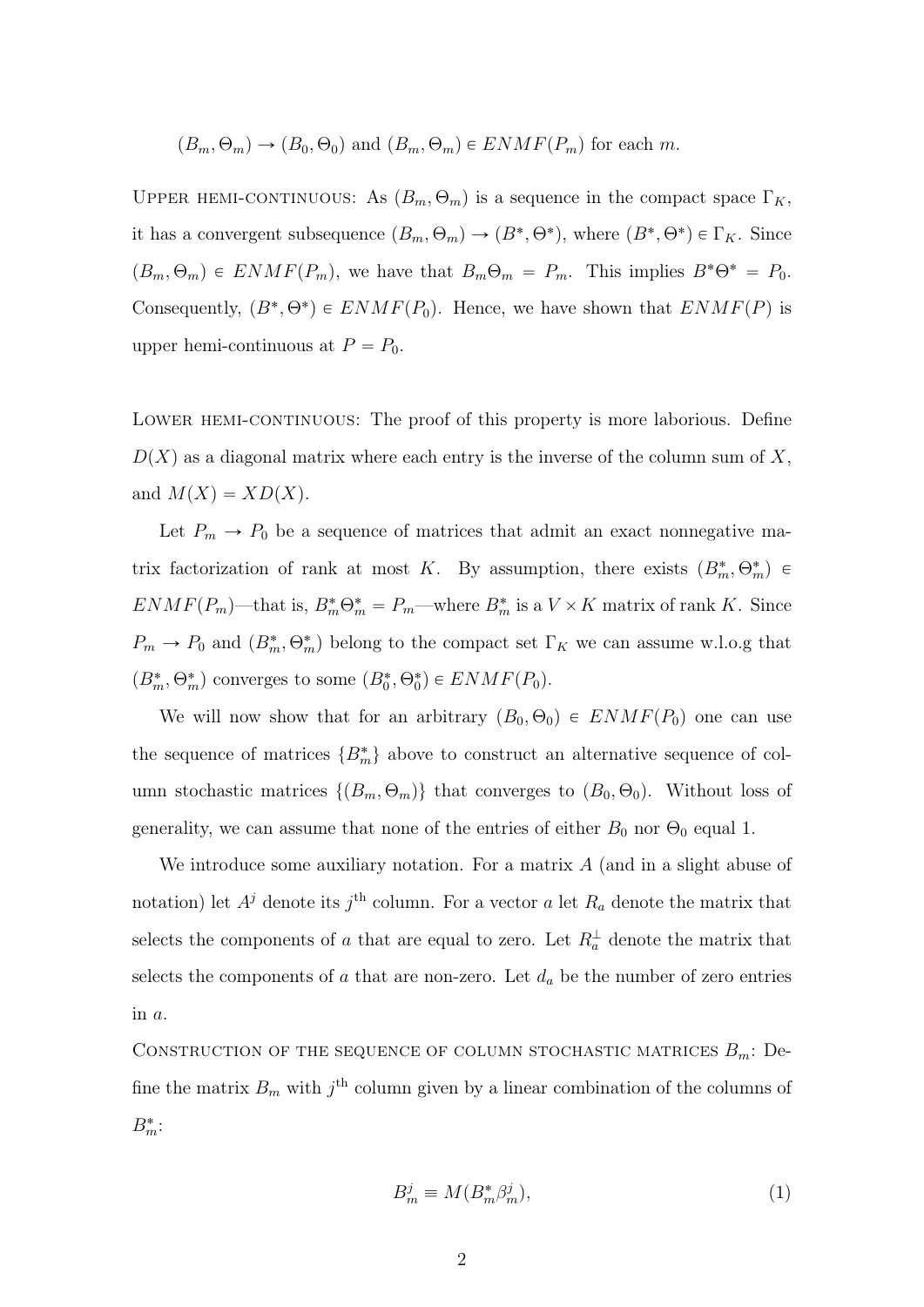where

$$
\beta_m^j \equiv \underset{\beta \in \mathbb{R}^K}{\arg \min} (B_0^j - B_m^* \beta)' (B_0^j - B_m^* \beta) \quad \text{s.t.} \quad R_{B_0^j} B_m^* \beta = \mathbf{0}_{d_{B_0^j} \times 1}.
$$
 (2)

Problem [\(2\)](#page-2-0) is a least-squares projection problem with a linear equality constraint. The matrix  $R_{B_0^j}B_m^*$  selects  $d_{B_0^j}$  rows of  $B_m^*$ , with indices that correspond to the zero-entries of  $B_0^j$ <sup>j</sup>. Without loss of generality, assume that  $R_{B_0^j} B_m^*$  has rank  $d_{B_0^j}$ .<sup>[1](#page-2-1)</sup>

It is well known that the first-order conditions of [\(2\)](#page-2-0) are given by

<span id="page-2-0"></span>
$$
2B_m^{*'}(B_0^j - B_m^* \beta_m^j) = B_m^{*'} R'_{B_0^j} \mu,
$$

where  $\mu$  is the vector of Lagrange multipliers on the equality constraints. Since  $R_{B_0^j} B_m^*$  has rank  $d_{B_0^j}$ , the vector of Lagrange multipliers is given by

$$
\mu = 2 \left( R_{B_0^j} B_m^* (B_m^{*'} B_m^*)^{-1} B_m^{*'} R'_{B_0^j} \right)^{-1} R_{B_0^j} B_m^* (B_m^{*'} B_m^*)^{-1} B_m^{*'} B_0^j,
$$

and the solution of  $(2)$ ,  $\beta_m^j$ , is given by

$$
\beta_m^j = \left(\mathbb{I}_K - (B_m^{*'} B_m^*)^{-1} B_m^{*'} R_{B_0^j}' \left(R_{B_0^j} B_m^* (B_m^{*'} B_m^*)^{-1} B_m^{*'} R_{B_0^j}'\right)^{-1} R_{B_0^j} B_m^*\right) (B_m^{*'} B_m^*)^{-1} B_m^{*'} B_0^j.
$$

Since  $B_m^* \to B_0^*$ , then  $\beta_m^j$  converges to  $\beta_0^j$  $_{0}^{j}$ , which is defined as

$$
\left(\mathbb{I}_{K}-(B_{0}^{*'}B_{0}^{*})^{-1}B_{0}^{*'}R'_{B_{0}^{j}}\left(R_{B_{0}^{j}}B_{0}^{*}(B_{0}^{*'}B_{0}^{*})^{-1}B_{0}^{*'}R'_{B_{0}^{j}}\right)^{-1}R_{B_{0}^{j}}B_{0}^{*}\right)(B_{0}^{*'}B_{0}^{*})^{-1}B_{0}^{*'}B_{0}^{j}.
$$

Moreover, because  $B_0^* \Theta_0^* = P_0 = B_0 \Theta_0$  then both  $B_0^*$  and  $B_0$  belong to the span of  $P_0$ , which has rank K. This means that there exists an invertible  $K \times K$  matrix Q such

$$
B_0Q=B_0^*.
$$

<span id="page-2-1"></span><sup>&</sup>lt;sup>1</sup>If we select two rows that are linearly dependent, one could drop one of these rows.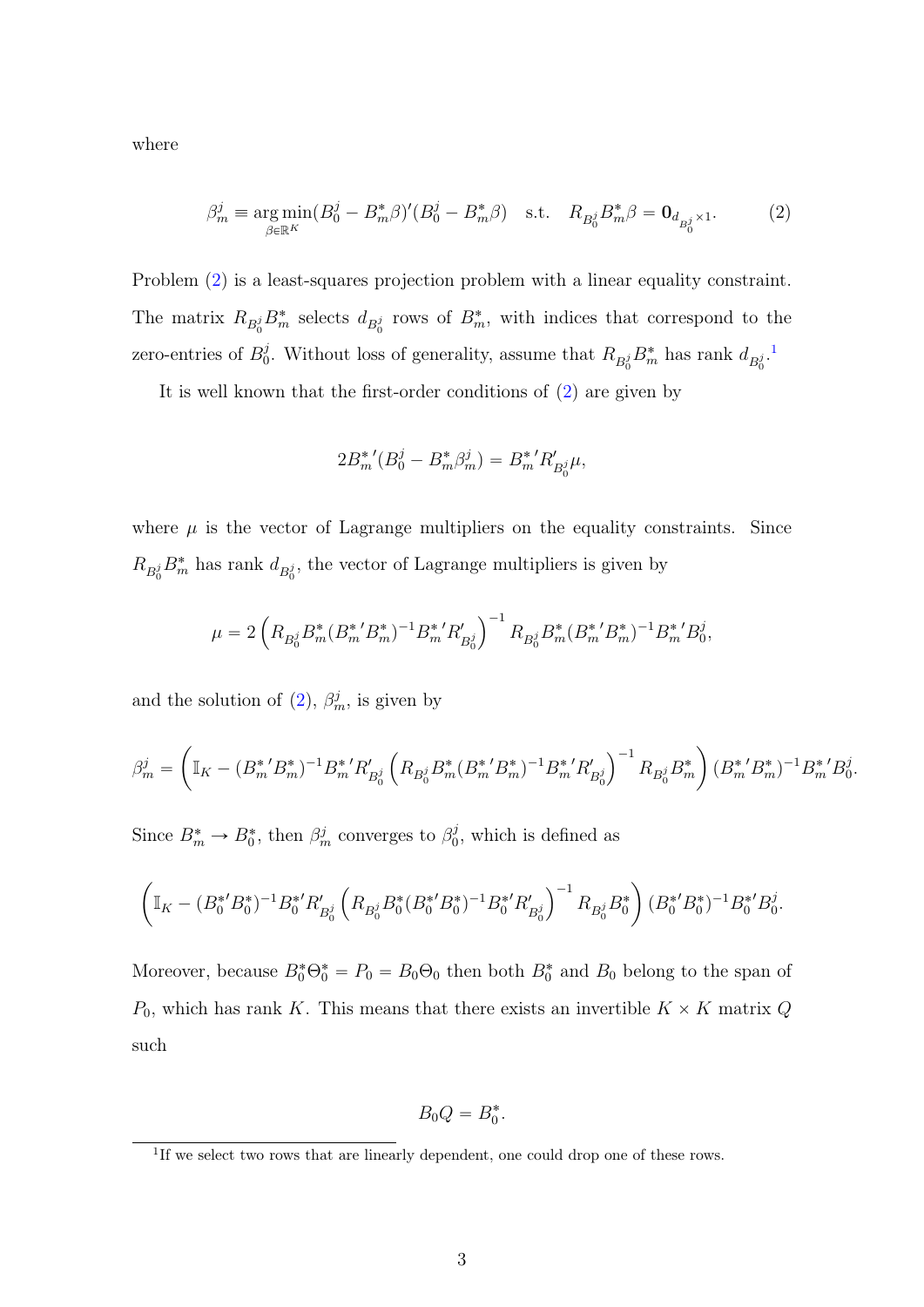We will now show that  $\beta_0^j = Q^{-1}e_j$  (where  $e_j$  is the j<sup>th</sup> column of the identity matrix) and therefore

$$
B_m^j \to M(\beta_0^* Q^{-1} e_j) = M(B_0^j) = B_0^j.
$$

To this end, it is sufficient to show

$$
R_{B_0^j} B_0^*(B_0^{*\prime}B_0^{*})^{-1} B_0^{*\prime} B_0^j = \textbf{0}_{d_{B_0^j}\times 1}.
$$

Since  $B_0Q = B_0^*$ , we have

$$
B_0^*(B_0^{*\prime}B_0^*)^{-1}B_0^{*\prime}B_0^j = B_0^j.
$$

By definition  $R_{B_0^j} B_0^j = \mathbf{0}_{d_{B_0^j} \times 1}$ , so algebra shows that

$$
\beta_0^j = (B_0^{*'} B_0^{*})^{-1} B_0^{*'} B_0^j
$$
  
=  $Q^{-1} (B_0' B_0)^{-1} B_0 B_0^j$   
=  $Q^{-1} B_0 e_j$ .

We conclude that

$$
B_m^j \to M(\beta_0^* Q^{-1} e_j) = M(B_0^j) = B_0^j,
$$

which implies

$$
B_m \to B_0.
$$

It only remains to show that  $B_m$  is a column stochastic matrices for m large enough. By construction, the columns of  $B<sub>m</sub>$  add up to 1. Also, for all the zero entries of the matrix  $B_0$  the corresponding elements of  $B_m$  are also 0. Finally, since all the other elements are strictly between 0 and 1, the definition of convergence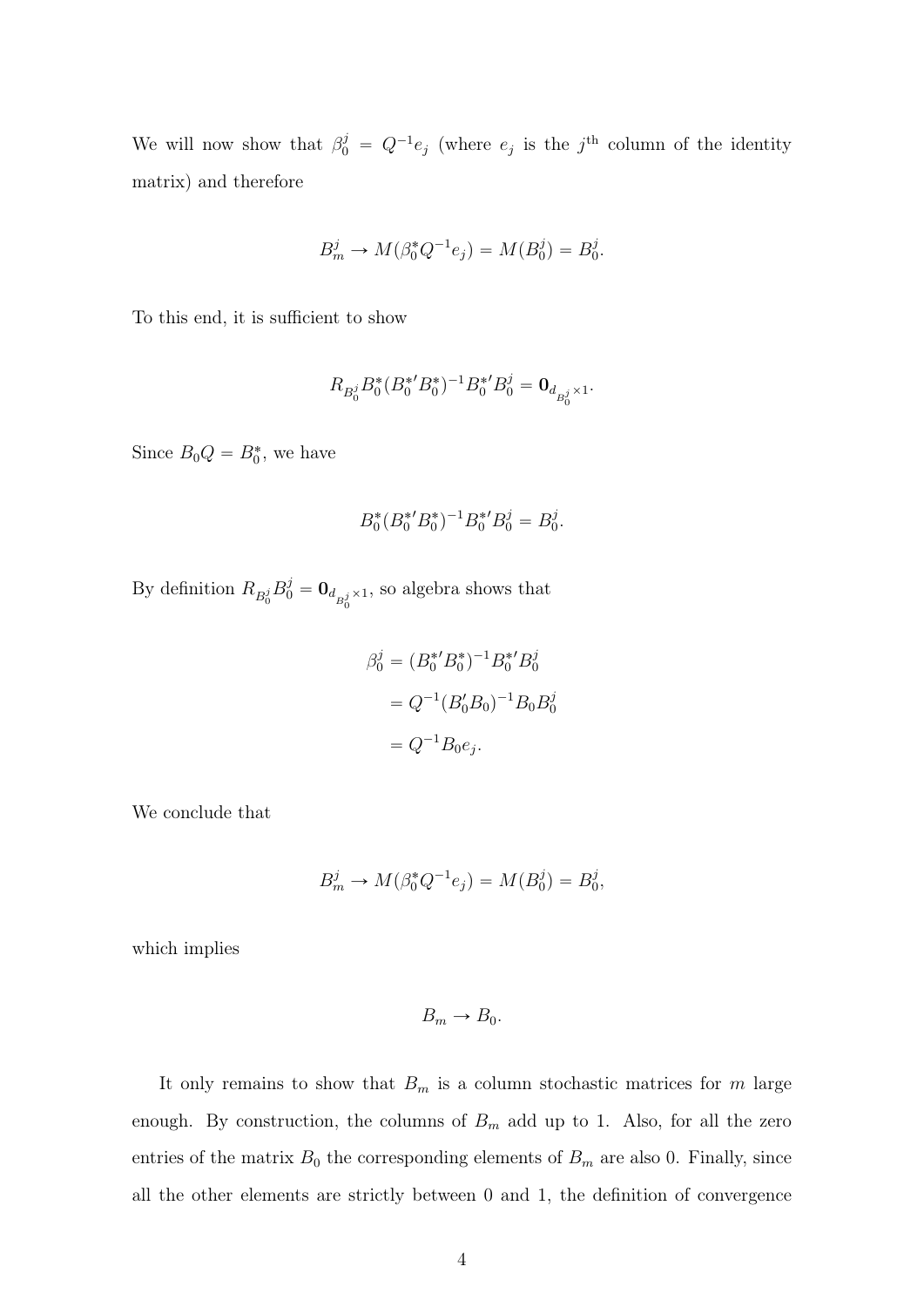implies that for  $m$  large enough the entries of  $B_m$  are strictly between 0 and 1. CONSTRUCTION OF THE SEQUENCE OF COLUMN STOCHASTIC MATRICES  $\Theta_m$ : We construct  $\Theta_m$  column by column, as we did with  $B_m$ . Write

$$
B_m = \begin{bmatrix} B_m^1 & \dots & B_m^K \end{bmatrix},
$$

and define

$$
B_m^{aux} \equiv B_m (R_{\theta_0^j}^\perp)'.
$$

These are the columns of  $B_m$  whose limit appears in the linear combination defining  $P_0^j$  $\delta_0^j$  (there are  $K - d_{\Theta_0^j}$  of them). Define also the  $K - d_{\Theta_0^j}$  vector

$$
\Theta_m^j{}^{aux} \equiv M((B_m^{aux'}B_m^{aux})^{-1}B_m^{aux'}P_m^j).
$$

This construction guarantees that  $B_m^{aux} \Theta_m^{j \text{ aux}} = P_m^j$ . Finally, define implicitly the  $K \times 1$  vector  $\Theta_m^j$  to be the vector such that

$$
R^{\perp}_{\Theta_0^j} \Theta_m^j = {\Theta_m^j}^{aux},
$$

with all other entries equal to 0, that is,  $R_{\theta_0^j} \Theta_m^j = \mathbf{0}_{d_{\Theta_0^j} \times 1}$ .

Now, we will show that  $\Theta_m^j \to \Theta_0^j$  $\frac{j}{0}$  and that  $\Theta_m^j$  is a stochastic matrix. Algebra shows that

$$
R^{\perp}_{\Theta_0^j} \Theta_m^j \to M((B_0^{aux'} B_0^{aux})^{-1} B_0^{aux'} P_0^j) = R^{\perp}_{\Theta_0^j} \Theta_0^j.
$$

This follows from the fact that only the non-zero entries of  $\Theta_0^j$  $\frac{J}{0}$  are used to construct  $P_0^j$ <sup>o</sup>, Moreover, by the definition of convergence, the elements of  $R^{\perp}_{\Theta_0^j}\Theta_m^j$  are in the interval (0, 1) for large enough m. Since all the other entries of  $\Theta_0^j$  $_0^j$  are zero, we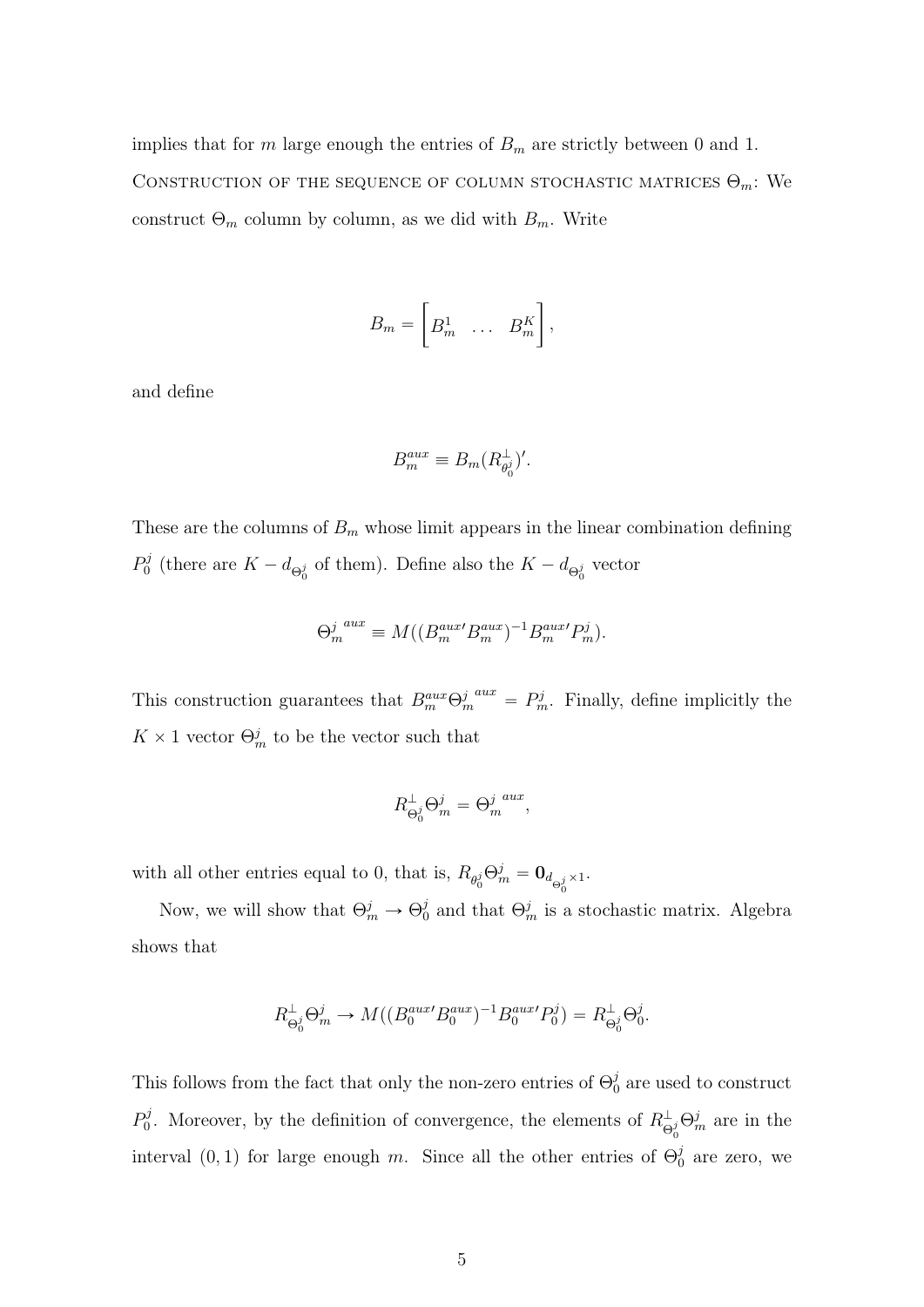conclude

$$
\Theta_m^j \to \Theta_0^j.
$$

This means that the matrix  $\Theta_m = [\Theta_m^1, \dots, \Theta_m^D]$  converges to  $\Theta_0$  and it is a column stochastic matrix for m large enough.

CONCLUSION: For an arbitrary  $(B_0, \Theta_0) \in ENMF(P_0)$ , we have constructed a sequence  $(B_m, \Theta_m)$ , s.t.  $(B_m, \Theta_m) \to (B_0, \Theta_0)$ , and  $(B_m, \Theta_m) \in ENMF(P_m)$ . Therefore  $ENMF(P)$  is lower hemi-continuous at  $P = P_0$ .

 $\Box$ 

## B Robust Credible Sets

In this section we show that our Theorem 2 implies that if  $\overline{q}_{1-\alpha}^*$  is the  $1-\alpha$ quantile of  $\overline{\lambda}^*(P)$ , then  $\overline{q}_{1-\alpha}^*$  is a robust  $1-\alpha$  quantile in the sense of Equation (5) in the main body of the paper. To this purpose, it is sufficient to establish the following claim:

**Claim:** For any  $q \in \mathbb{R}$ :

$$
\inf_{\pi \in \Pi_{B,\Theta}(\pi_P)} \pi(\lambda(B,\Theta) \leqslant q|C) = \pi_P(\overline{\lambda}^*(P) \leqslant q|C).
$$

*Proof.* For any  $q \in \mathbb{R}$  define the function

$$
\lambda_q(B,\Theta) = \mathbf{1}\{\lambda(B,\Theta) \leq q\}.
$$

This function satisfies the assumptions of Theorem 2. In analogy to definitions (in the main paper)  $(3)$  and  $(4)$  define

$$
\underline{\lambda}_q^*(P) \equiv \inf_{(B,\Theta)\in\Gamma_K} \lambda_q(B,\Theta) \quad s.t. \quad B\Theta = P.
$$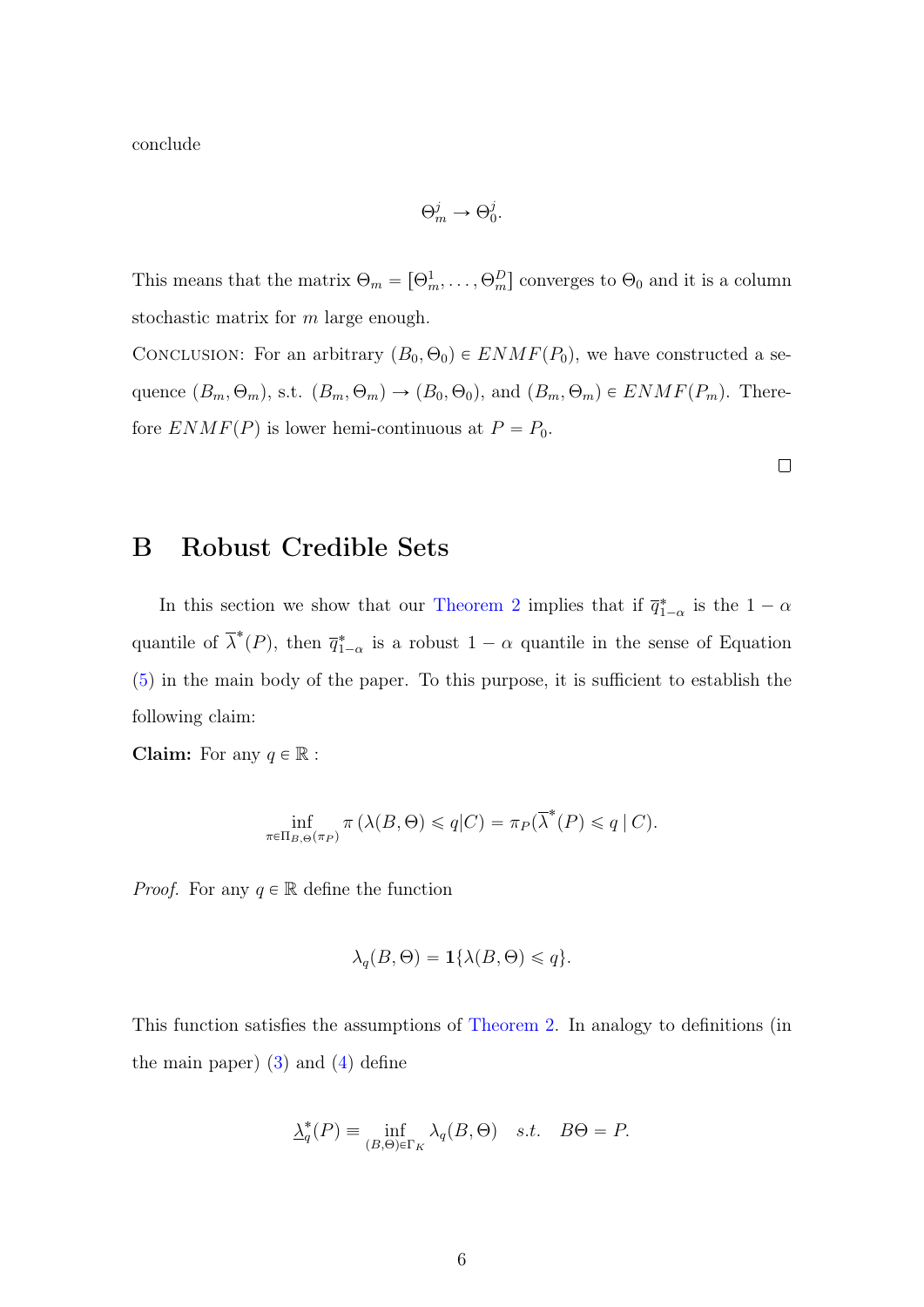Thus, our Theorem 2 implies that for any data realization

$$
\inf_{\pi \in \Pi_{B,\Theta}(\pi_P)} \mathbb{E}_{\pi} \left[ \lambda_q(B,\Theta) | C \right] = \mathbb{E}_{\pi_P} \left[ \underline{\lambda}_q^*(P) | C \right].
$$

To complete the argument, note that—by definition— $\lambda_q^*(P)$  can be rewritten as the indicator function

$$
\underline{\lambda}_q^*(P) = \begin{cases} 1 & \text{if } \bar{\lambda}(P) \le q \\ 0 & \text{otherwise.} \end{cases}
$$

This follows from the fact that  $\overline{\lambda}(P) \leq q$  if and only if  $\lambda(B, \Theta) \leq q$  for all  $(B, \Theta)$ such that  $B\Theta = P$ . Consequently, we have shown that

$$
\inf_{\pi \in \Pi_{B,\Theta}(\pi_P)} \mathbb{E}_{\pi} \left[ \lambda_q(B,\Theta) | C \right] = \pi_P(\overline{\lambda}^*(P) \leqslant q \mid C).
$$

By the definition of indicator function we also have

$$
\mathbb{E}_{\pi} \left[ \lambda_q(B, \Theta) | C \right] = \pi \left( \lambda(B, \Theta) \leqslant q | C \right).
$$

Thus, we have shown that for any  $q \in \mathbb{R}$ :

$$
\inf_{\pi \in \Pi_{B,\Theta}(\pi_P)} \pi(\lambda(B,\Theta) \leqslant q|C) = \pi_P(\overline{\lambda}^*(P) \leqslant q|C).
$$

This last equality shows that the robust  $1 - \alpha$  quantile is the  $1 - \alpha$  quantile of  $\overline{\lambda}^*(P)$ .  $\Box$ 

### C Posterior Draws in Algorithm 1

In this section we show that the draws  $P_j$  in Step 2 of Algorithm 1 (in the main paper) are indeed the posterior draws corresponding to the prior  $\pi_P$ .

Following the notation in the paper, let  $\pi_{B,\Theta}$  denote a prior over the structural parameters  $(B, \Theta)$  that belong to the parameter space  $\Gamma_K$ . Our starting point is that the prior  $\pi_{B,\Theta}$  induces a prior  $\pi_P$  over the space  $\mathcal{S}_{V,D}^K$  of column-stochastic matrices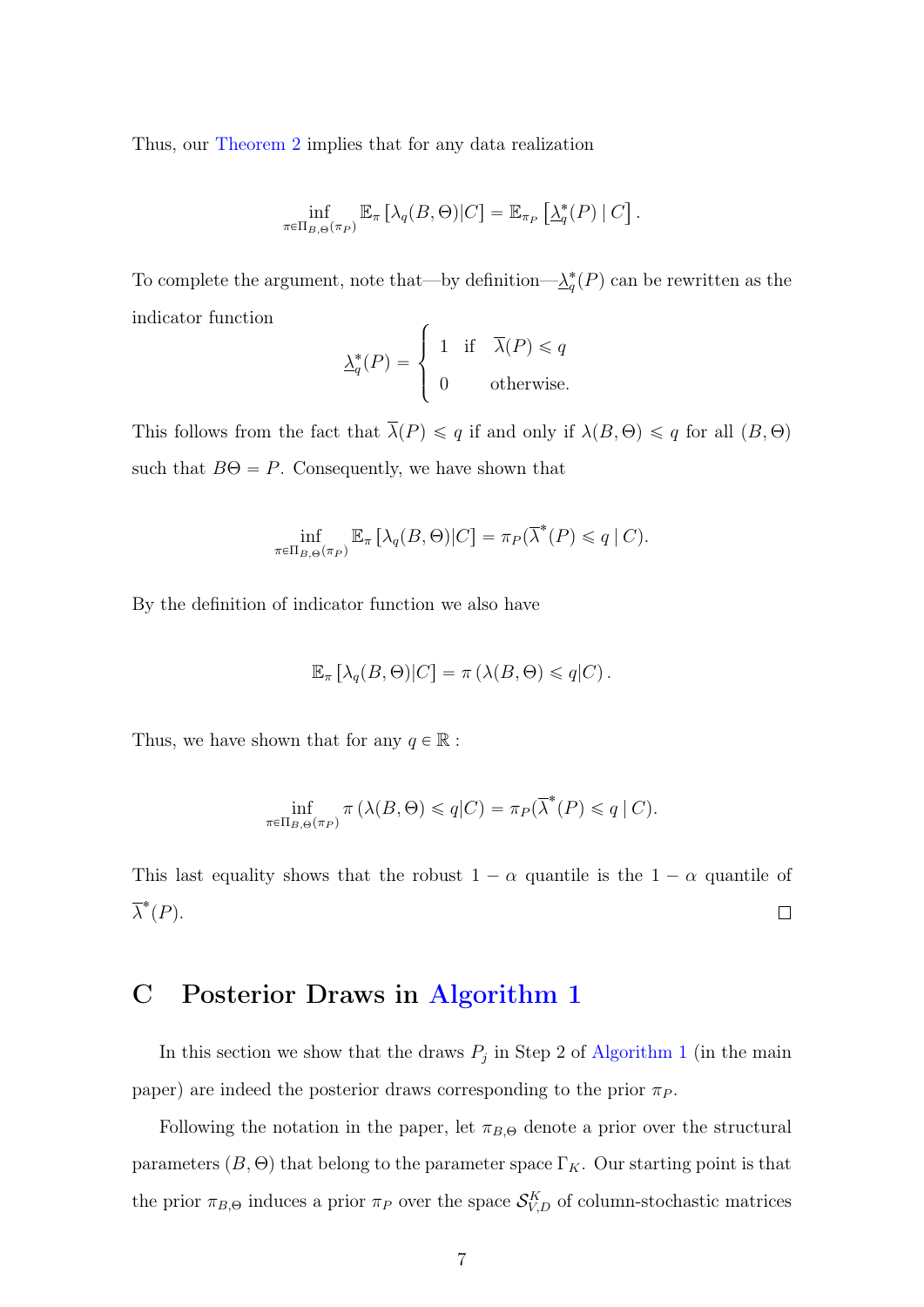of rank at most K, via the transformation  $P = B\Theta$ . Mathematically,  $\pi_P$  is typically called the *push-forward* measure of  $\pi_{B,\Theta}$  under the function  $\Phi(B,\Theta) = B\Theta^2$  $\Phi(B,\Theta) = B\Theta^2$ .

Let C denote the corpus and let  $\pi_{(B,\Theta)|C}$  denote the posterior distribution over  $(B, \Theta)$  corresponding to the prior  $\pi_{B,\Theta}$  and the likelihood  $\mathbb{P}(C|B, \Theta)$ . Recall from the main paper equation (1),

$$
\mathbb{P}(C|B,\Theta) = \prod_{d=1}^{D} \prod_{t=1}^{V} (B\Theta)_{t,d}^{n_{t,d}}.
$$

The likelihood depends on  $(B, \Theta)$  only through  $B\Theta$ , and hence,  $\mathbb{P}(C|B, \Theta) = \mathbb{P}(C|B\Theta)$ .

**Claim:** The posterior distribution based on the prior  $\pi_P$  and the likelihood  $\mathbb{P}(C|B\Theta)$ equals the push-forward distribution of  $\pi_{(B,\Theta)|C}$  under  $\Phi$ .

*Proof.* The posterior distribution of P based on the prior  $\pi_P$  and the likelihood  $\mathbb{P}(C|B\Theta)$  assigns the following probability to any measurable set  $S \subseteq \mathcal{S}_{V,D}^{K}$ :

<span id="page-7-1"></span>
$$
\pi_{P|C}(S) = \frac{\int_{S} \mathbb{P}(C|P)d\pi_{P}}{\int_{\mathcal{S}_{V,D}^{K}} \mathbb{P}(C|P)d\pi_{P}},\tag{3}
$$

(see Equation 1.1 of [Ghosal and Van der Vaart](#page-19-1) [\(2017\)](#page-19-1) for the definition of posterior distribution above).

Because  $\pi_P$  is, by definition, the push-forward of  $\pi_{B,\Theta}$  under  $\Phi$ , the change of variables formula in Lemma 5.0.1 in [Stroock](#page-19-2) [\(2010\)](#page-19-2) applied to the numerator and denominator of [\(3\)](#page-7-1) above implies

$$
\pi_{P|C}(S) = \frac{\int_{\{B,\Theta|B\Theta\in S\}} \mathbb{P}(C|B\Theta) d\pi_{B,\Theta}}{\int_{\Gamma_K} \mathbb{P}(C|B\Theta) d\pi_{B,\Theta}}.
$$

Using the fact that  $\mathbb{P}(C|B,\Theta) = \mathbb{P}(C|B\Theta)$  we conclude that—for any measurable

$$
\mathbf{\Phi}_{*}\mu(\Gamma) = \mu\left(\mathbf{\Phi}^{-1}(\Gamma)\right).
$$

See Section 5.0, p. 80 of [Stroock](#page-19-2) [\(2010\)](#page-19-2).

<span id="page-7-0"></span><sup>&</sup>lt;sup>2</sup>Let  $(E_1, \mathcal{B}_1)$  and  $(E_2, \mathcal{B}_2)$  be a pair of measurable spaces. Given a measure  $\mu$  and a measurable map  $\Phi$  on  $(E_1, \mathcal{B}_1)$  into  $(E_2, \mathcal{B}_2)$ , the push-forward measure of  $\mu$  under  $\Phi$  is defined for any  $\Gamma \in \mathcal{B}_2$ by: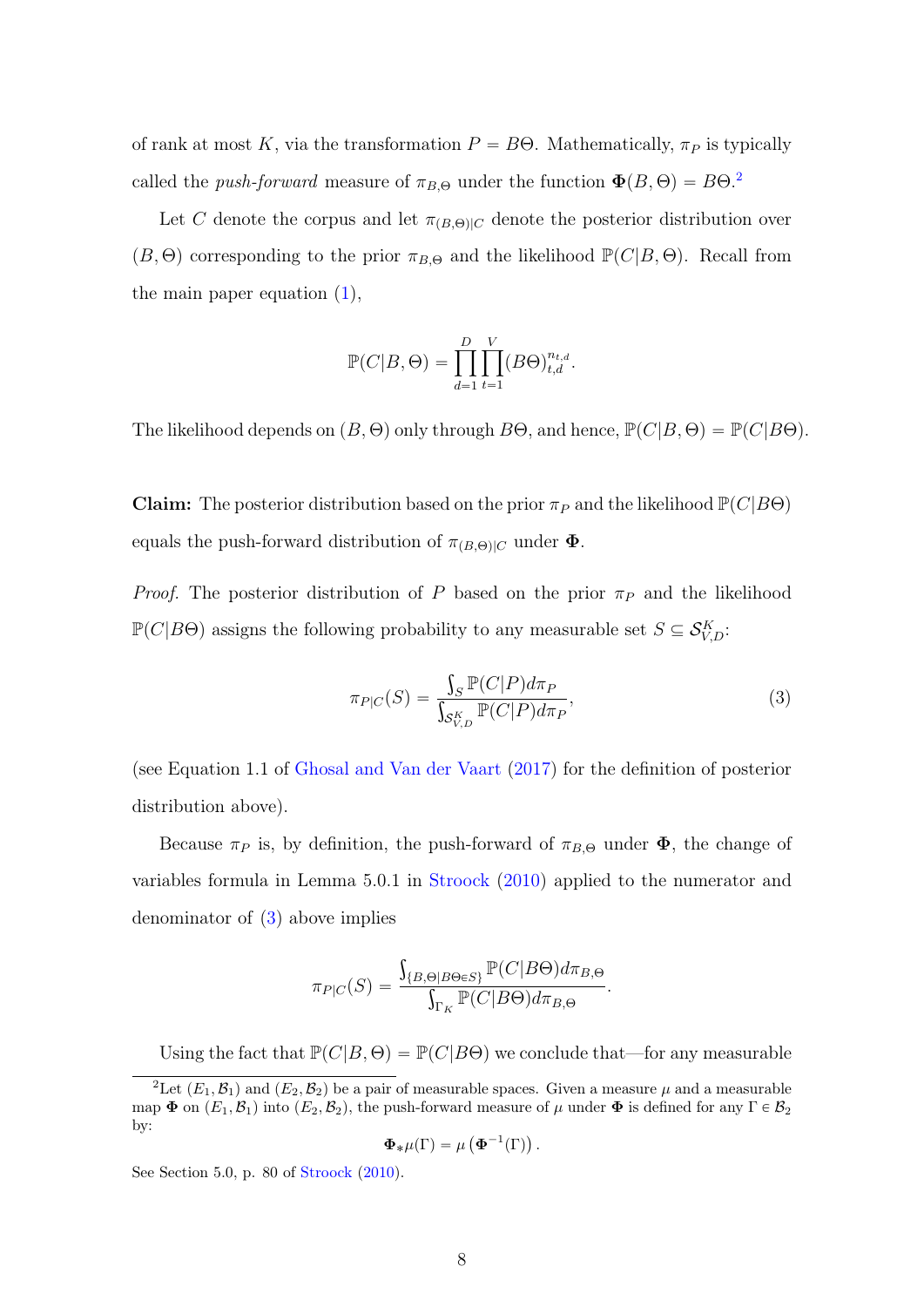$S \subseteq \mathcal{S}_{V,D}^K$ , the posterior  $\pi_{P|C}(S)$  equals

<span id="page-8-0"></span>
$$
\frac{\int_{\{B,\Theta|B,\Theta\in S\}} \mathbb{P}(C|B,\Theta) d\pi_{B,\Theta}}{\int_{\Gamma_K} \mathbb{P}(C|B,\Theta) d\pi_{B,\Theta}}.
$$
\n(4)

Using again the definition of posterior distribution in [Ghosal and Van der Vaart](#page-19-1)  $(2017), (4)$  $(2017), (4)$  $(2017), (4)$  equals

<span id="page-8-1"></span>
$$
\pi_{B,\Theta|C} \left( \{ (B,\Theta)|B\Theta \in S \} \right). \tag{5}
$$

But [\(5\)](#page-8-1) is exactly the definition of the push-forward of  $\pi_{(B,\Theta)|C}$  under  $\Phi$  since:

$$
\pi_{B,\Theta|C}(\Phi^{-1}(S)) = \pi_{B,\Theta|C}(\{B,\Theta|B\Theta\in S\}).
$$

 $\Box$ 

Thus, we have shown that the posterior with respect to the prior over  $P$  (in turn implied by the prior over  $(B, \Theta)$ ,) is the same as the distribution over  $P = B\Theta$ , implied by the posterior of  $(B, \Theta)$  (given the prior over  $(B, \Theta)$ ).

Lastly, note that Theorem 2 uses posterior expectations w.r.t  $\pi_{PlC}$ . In particular:

$$
\mathbb{E}_{\pi_P}[\underline{\lambda}^*(P)|C], \quad \mathbb{E}_{\pi_P}[\overline{\lambda}^*(P)|C].
$$

We have shown above that  $\pi_{P|C}$  is the push-forward of  $\pi_{(B,\Theta)|C}$  under  $\Phi(B,\Theta) = B\Theta$ . Consequently, we can use Theorem 4.1.11 in [Dudley](#page-19-3) [\(2002\)](#page-19-3) to show

$$
\int_{\mathcal{S}_{V,D}^K} \underline{\lambda}^*(P) d\pi_{P|C} = \int_{\Gamma_K} \underline{\lambda}^*(B\Theta) d\pi_{(B,\Theta)|C},
$$

and analogously for  $\overline{\lambda}^*(P)$ . This justifies our algorithm: take draws from the posterior of  $(B, \Theta)$ ; for each draw compute the implied P (which equals  $B\Theta$ ); proceed to evaluate the functions  $\underline{\lambda}^*(P)$  and  $\overline{\lambda}^*(P)$  and average over the draws of  $(B, \Theta)$ .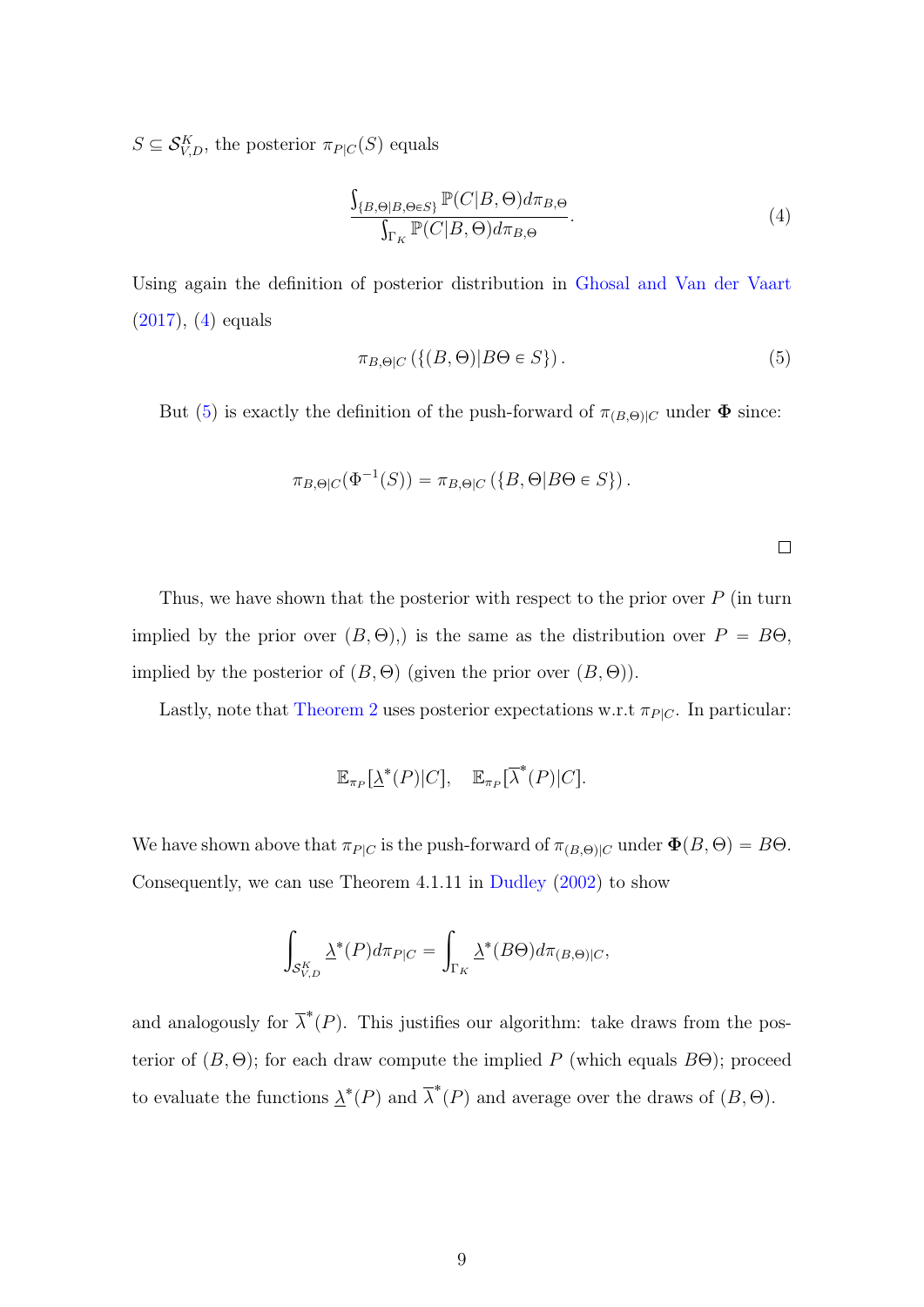### D Large D Need Not Imply Tighter Identified Sets

Assume there are only two words, two documents, and two topics (which is also the example used in Section 6.1). Suppose that the parameter of interest is the Herfindahl Index for document 1, which is given by  $\theta_{1,1}^2 + (1 - \theta_{1,1})^2 \in [1/2, 1]$ . For the sake of this example, assume that the population frequencies for the two words in document 1 are given  $P_1 = (1/3, 2/3)^T$  and that the frequencies in document two are  $P_2 = (2/3, 1/3)^{\top}$ . The identified set for the Herfindahl index given  $P = [P_1, P_2]$  is its whole range; that is, the whole interval  $\lceil 1/2, 1 \rceil$ . This can be illustrated graphically by noting that the following two configuration of parameters are compatible with P. Either » fi » fi

<span id="page-9-0"></span>
$$
B = \begin{bmatrix} 0 & 2/3 \\ 1 & 1/3 \end{bmatrix}, \quad \Theta = \begin{bmatrix} 1/2 & 0 \\ 1/2 & 1 \end{bmatrix}, \tag{6}
$$

or

<span id="page-9-1"></span>
$$
B = \begin{bmatrix} 1/3 & 2/3 \\ 2/3 & 1/3 \end{bmatrix}, \quad \Theta = \begin{bmatrix} 1 & 0 \\ 0 & 1 \end{bmatrix}.
$$
 (7)

[Equation \(6\)](#page-9-0) has a corresponding Herfindahl index for the first document equal to 1/2. [Equation \(7\)](#page-9-1) has a corresponding Herfindahl index for the first document equal to 1. [Figure 1](#page-9-2) depicts the identified set for  $(\beta_1, \beta_2)$  in red, and the specific values of  $(\beta_1, \beta_2)$  considered in [\(6\)](#page-9-0)-[\(7\)](#page-9-1) in blue.

<span id="page-9-2"></span>

Figure 1: Identified Set for  $(\beta_1, \beta_2)$  given  $P_1 = (1/3, 2, 3)^T$ ,  $P_2 = (2/3, 1/3)^T$ .

Consider now the case in which there are more than two documents, but assume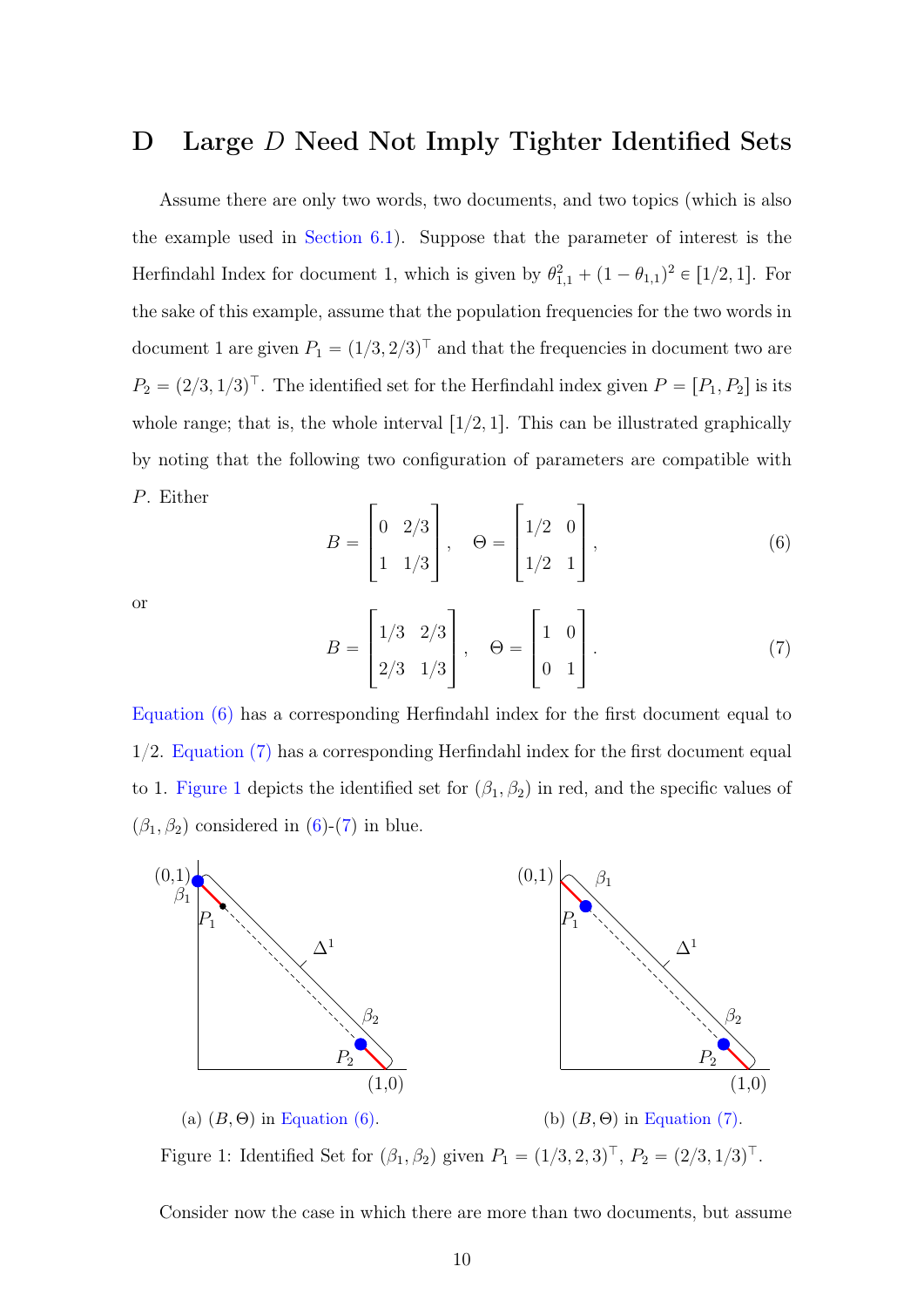<span id="page-10-0"></span>they all lie in the convex hull of  $P_1$  and  $P_2$ . [Figure 2](#page-10-0) depicts this situation.



Figure 2: Identified Set for  $(\beta_1, \beta_2)$  with more than two documents.

Note that even though there more documents, the identified set for  $\beta_1, \beta_2$  given P in [Figure 2](#page-10-0) is exactly the same as in [Figure 1.](#page-9-2) Thus, the identified set for the Herfindahl index can still be shown to equal  $[0, 1/2]$ . Thus, the example shows that having a large number of documents need not 'shrink' the identified set of parameters of interest, such as  $B$  or the Herfindahl index.

## E Numerical Illustration of our Main Results: Supplementary Results

#### <span id="page-10-1"></span>E.1 Posterior Mean of HHI

In this section we that the posterior, in the example in Section 6.1 in the main paper, admits a simple closed-form solution that depends only on the number of times term 1 appears in document 1  $(n_{1,1})$  and the document size  $(N)$ .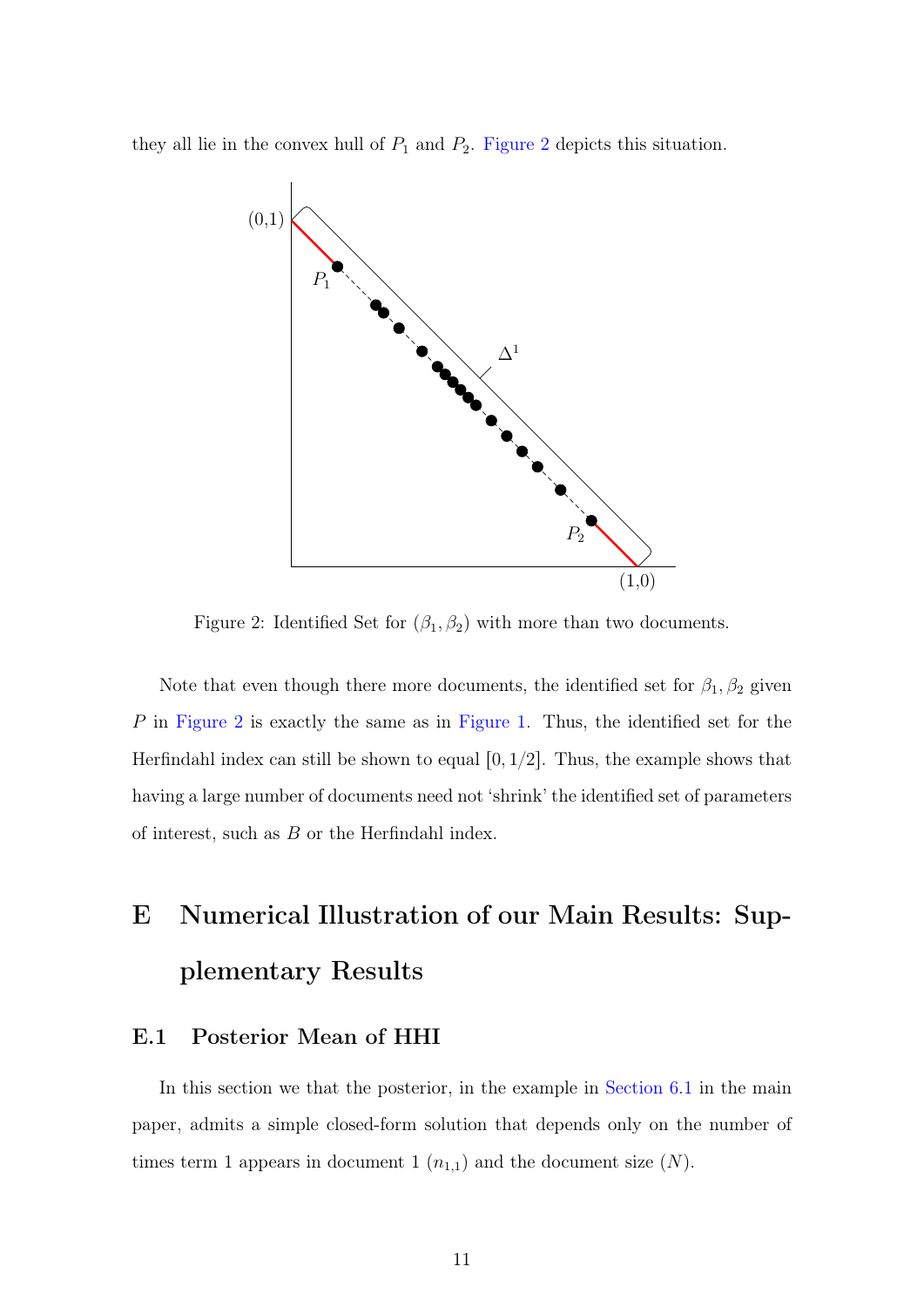The posterior mean of the HHI under  $\pi_2$  is

<span id="page-11-0"></span>
$$
\mathbb{E}_{\pi_2}[\lambda(B,\Theta)|C] = 1 + 2\mathbb{E}_{\pi_2}[\theta_{1,1}^2|C] - 2\mathbb{E}_{\pi_2}[\theta_{1,1}|C],
$$
  
= 1 + 2 $\mathbb{V}_{\pi_2}(\theta_{1,1}|C) - 2\mathbb{E}_{\pi_2}[\theta_{1,1}|C](1 - \mathbb{E}_{\pi_2}[\theta_{1,1}|C]).$  (8)

To evaluate [\(8\)](#page-11-0), we need the posterior distribution of  $\theta_{1,1}$  under  $\pi_2$ . Recall that

$$
p_1 \equiv \beta_{1,1}\theta_{1,1} + \beta_{1,2}(1-\theta_{1,1}),
$$
 and  $p_2 \equiv \beta_{1,1}(1-\theta_{2,2}) + \beta_{1,2}\theta_{2,2},$ 

and the prior  $\pi_2$  is a point mass on  $\beta_{1,1} = 1$  and  $\beta_{1,2} = 0$ . This implies that the posterior of  $\theta_{1,1}$  has the same distribution as the posterior of  $p_1$ .

The likelihood is

$$
\mathbb{P}(C|p_1, p_2) = p_1^{n_{1,1}}(1-p_1)^{N-n_{1,1}} p_2^{N-n_{2,2}}(1-p_2)^{n_{2,2}},
$$

and given that  $p_1, p_2$  have uniform prior, implies the joint posterior of  $p_1, p_2$  is Dirichlet with parameters  $[\alpha_1, \alpha_2]' \equiv [n_{1,1} + 1, n_{2,2} + 1]'$ .

The marginal distribution of a  $i^{\text{th}}$  element of a Dirichlet is a Beta $(\alpha_i, \sum_{i=1}^{k} \alpha_i)$  $\sum_{i=1}^k \alpha_i$ , hence the posterior for  $p_1$  and therefore  $\theta_{1,1}$  is  $Beta(n_{1,1} + 1, N + 2 - (n_{1,1} + 1)).$ 

The moments of a Beta distribution are

$$
\mathbb{E}[p_i] = \frac{\alpha_i}{\alpha_0}, \quad \mathbb{V}[p_i] = \frac{\frac{\alpha_i}{\alpha_0}(1 - \frac{\alpha_i}{\alpha_0})}{\alpha_0 + 1},
$$

where  $\alpha_0 = \sum_{i=1}^{k}$  $\sum_{i=1}^{k} \alpha_i$ . Substituting these into [Equation \(8\)](#page-11-0) and re-arranging yields

$$
\mathbb{E}_{\pi_2}[\lambda(B,\Theta)|C] = 1 - 2\left(1 - \frac{1}{\alpha_0 + 1}\right)\left(\frac{\alpha_1}{\alpha_0}\right)\left(1 - \frac{\alpha_1}{\alpha_0}\right).
$$

Substituting  $\alpha_1 = n_{1,1} + 1$  and  $\alpha_0 = (n_{1,1} + 1) + (n_{2,2} + 1) = N + 2$  verifies yields our simple closed form posterior mean

$$
\mathbb{E}_{\pi_2}[\lambda(B,\Theta)|C] = 1 - 2\left(\frac{n_{1,1}+1}{N+2}\right)\left(1 - \frac{n_{1,1}+1}{N+2}\right)\left(1 - \frac{1}{N+3}\right).
$$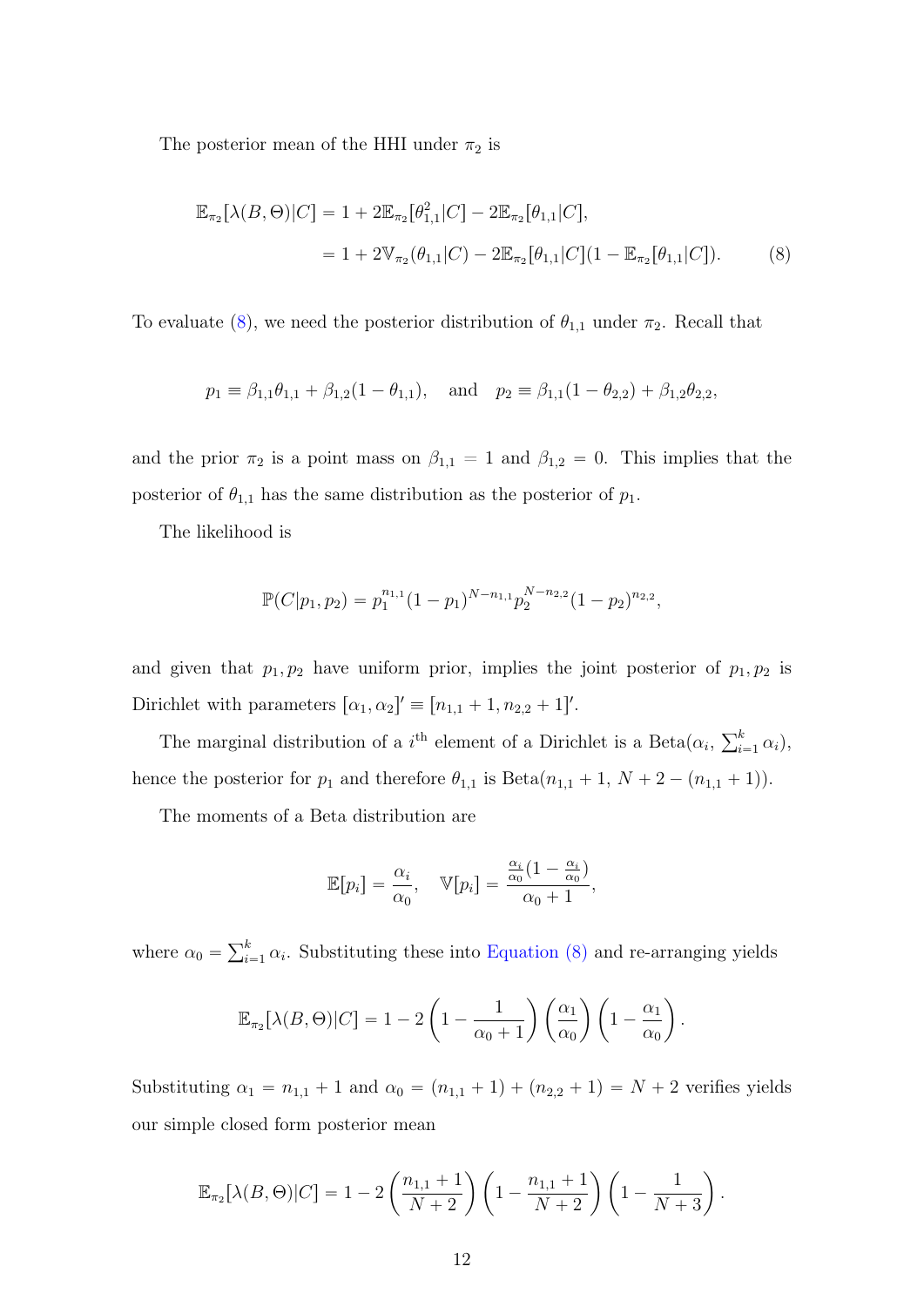#### <span id="page-12-0"></span>E.2 Closed Form Lower Bound

In this section we will provide an intuitive description of how to obtain the closed-form solutions for range of posterior means for the example in Section 6.1 in the main paper.

It is helpful to consider first the case in which the prior over  $(p_1, p_2)$  is dogmatic. In this case, the lower end of the range of posterior means will simply by given by the value function:

<span id="page-12-1"></span>
$$
\underline{\lambda}^*(p_1, p_2) \equiv \min_{B, \Theta} \theta_{1,1}^2 + (1 - \theta_{1,1})^2 \text{ s.t. } (B, \Theta) \text{ satisfy Equation (12).}
$$
 (9)

The upper end of the range is defined analogously, and denoted by  $\overline{\lambda}^*(p_1, p_2)$ . The lower end of the range is

$$
\underline{\lambda}^*(p_1, p_2) = \begin{cases} \left(\frac{p_1 - p_2}{1 - p_2}\right)^2 + \left(1 - \frac{p_1 - p_2}{1 - p_2}\right)^2, & \text{if } \frac{1 + p_2}{2} \leq p_1 \leq 1, 0 \leq p_2 < 1, \\ \left(\frac{p_1}{p_2}\right)^2 + \left(1 - \frac{p_1}{p_2}\right)^2, & \text{if } 0 \leq p_1 \leq \frac{p_2}{2}, 0 < p_2 \leq 1, \\ \frac{1}{2}, & \text{otherwise} \end{cases} \tag{10}
$$

and  $\overline{\lambda}^*(p_1, p_2) = 1$ . When the priors  $(p_1, p_2)$  are not dogmatic, Theorem 2 in Section 4 shows that the lower/upper end of the range of posterior means for any prior over  $(p_1, p_2)$  can be obtained succinctly by reporting the posterior mean of  $\lambda^*(p_1, p_2)$ and  $\overline{\lambda}^*(p_1, p_2)$ .

#### E.3 Approximation to the Range of Posterior Means

In this section we display a figure of the approximation of the range of posterior means of HHI, in the example in Section 6.1 in the main paper, and the closed form solution from [Section E.2.](#page-12-0)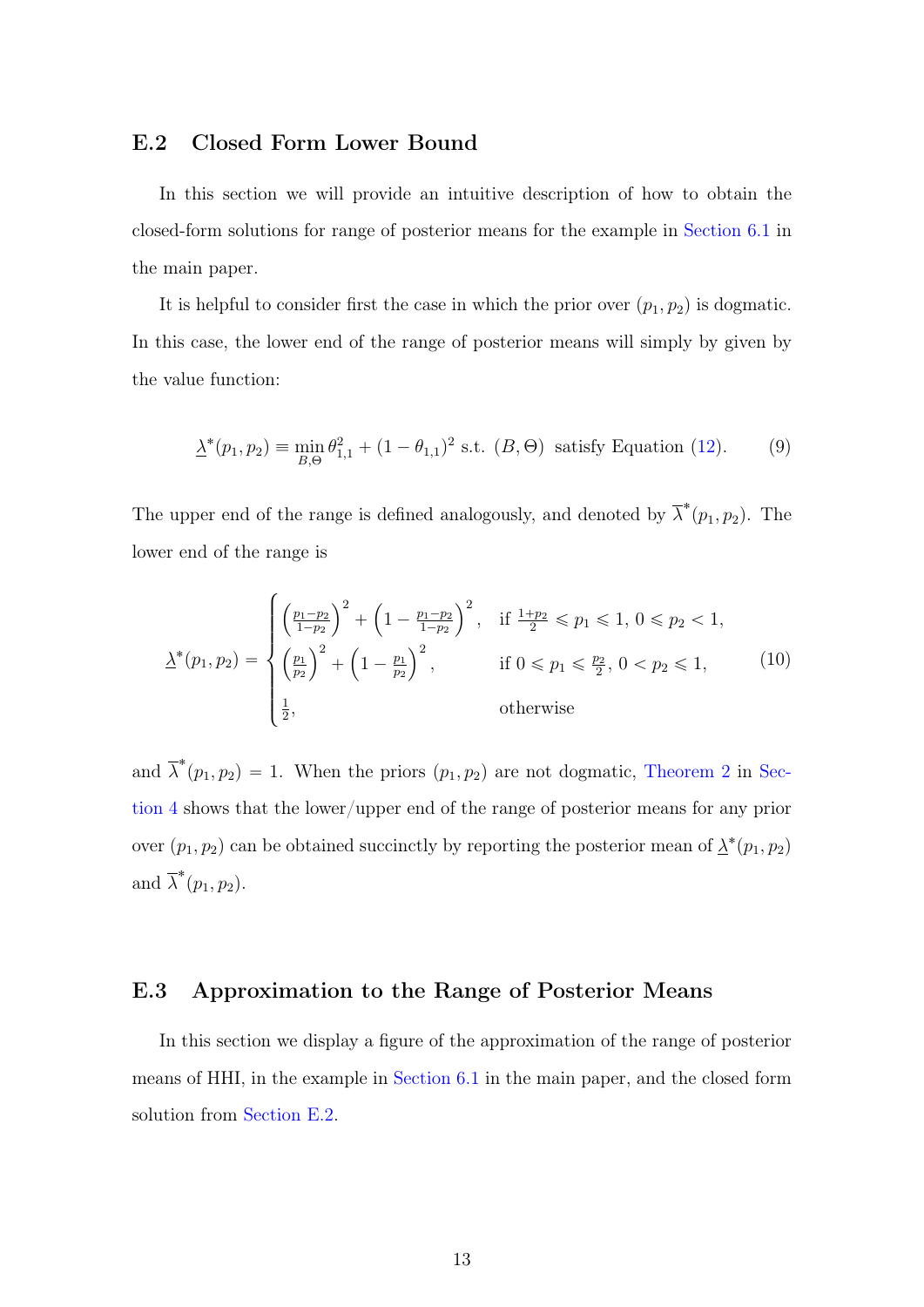

Figure 3: Approximation of the range of posterior means of HHI, compared with closed-form solution.

#### E.4 Monte Carlo Supplement

In this section, we provide supplementary results and details for the Monte Carlo exercise in the example in Section 6.1 in the main paper.

The lower bound to the Frequentist estimator, the set of  $\lambda$  over all possible nonnegative matrix factorizations of the Maximum Likelihood estimator of  $P$ , is

$$
\underline{\lambda}^*(p_1, p_2) \equiv \min_{B, \Theta} \theta_{1,1}^2 + (1 - \theta_{1,1})^2 \text{ s.t. } (B, \Theta) \text{ satisfy Equation (12).}
$$
 (11)

To show that Robust Bayes estimator of the range of posterior means and the frequentist estimator both converge to same thing, we will take M Monte Carlo draws. The number of times term 1 appears in document  $n_{1,1}^m \sim \text{Binomial}(N, p_1)$ , and the number of times term 1 appears in document  $2 n_{1,2}^m \sim N - \text{Binomial}(N, p_2)$ , and use the natural estimators  $\hat{p}_1^m = n_{1,1}^m/N$  and  $\hat{p}_2^m = 1 - n_{1,2}^m/N$ .

To compute the Robust Bayes estimator for the  $m<sup>th</sup>$  Monte Carlo draw, take  $L = 1000$  draws from the posterior distribution of  $p_1^{m,l} \sim Beta(n_{1,1}^m + 1, N - n_{1,1}^m + 1)$ and  $p_2^{m,l} \sim Beta(N - n_{1,2}^m + 1, n_{1,2}^m + 1)^3$  $p_2^{m,l} \sim Beta(N - n_{1,2}^m + 1, n_{1,2}^m + 1)^3$  The Robust Bayes estimator is the posterior mean of  $\underline{\lambda}^*(p_1, p_2)$ , computed using [\(10\)](#page-12-1).

Our Frequentist estimator is just the plug-in estimator  $\hat{\underline{\lambda}}^m = \underline{\lambda}^*(\hat{p}_1^m, \hat{p}_2^m)$  using

<span id="page-13-0"></span><sup>3</sup>We show the derivation of these distributions in [Section E.1.](#page-10-1)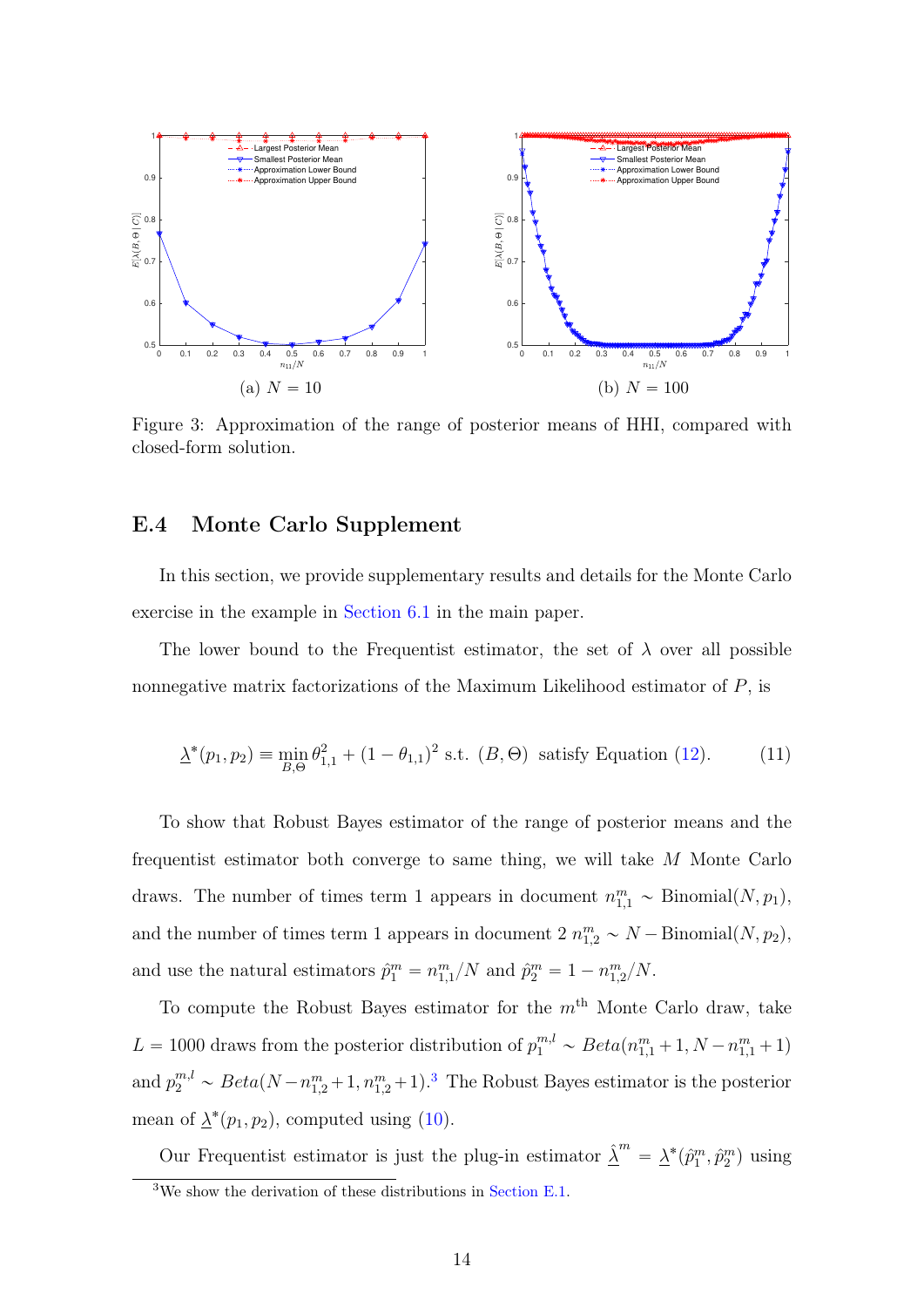<span id="page-14-0"></span>

Figure 4: Difference between Frequentist and Robust Bayes estimators.

 $(10).$  $(10).$ 

The difference between the Frequentist and Robust Bayes estimators is presented in [Figure 4.](#page-14-0)

## F Empirical Application: Additional Figures

#### F.1 Other Functionals  $\lambda(B, \Theta)$

In this section we report the range of posterior means for the functional  $\lambda$  in (15). Because  $H_t$  is a function of  $\Theta$ , then the coefficient  $\lambda$  in (15) is a function of  $\Theta$  itself. The posterior mean of  $\lambda$  can then be computed as follows. Each posterior draw of  $\Theta$ has an associated time series  $\mathcal{H} = \{H_t\}_{t=1}^{148}$  (H is then the time series collecting the value of the Herfindahl index in each of the 148 meetings). Estimating (15) using ordinary least squares for each posterior draw of  $H$  and then computing the average value of the coefficient gives the posterior mean of  $\lambda$ .

[Figure 5](#page-15-0) below reports the posterior mean of the functional  $\lambda$  in (15) using the priors in (16), which have concentration parameters  $\alpha = 1.25$  and  $\eta = .025$ . The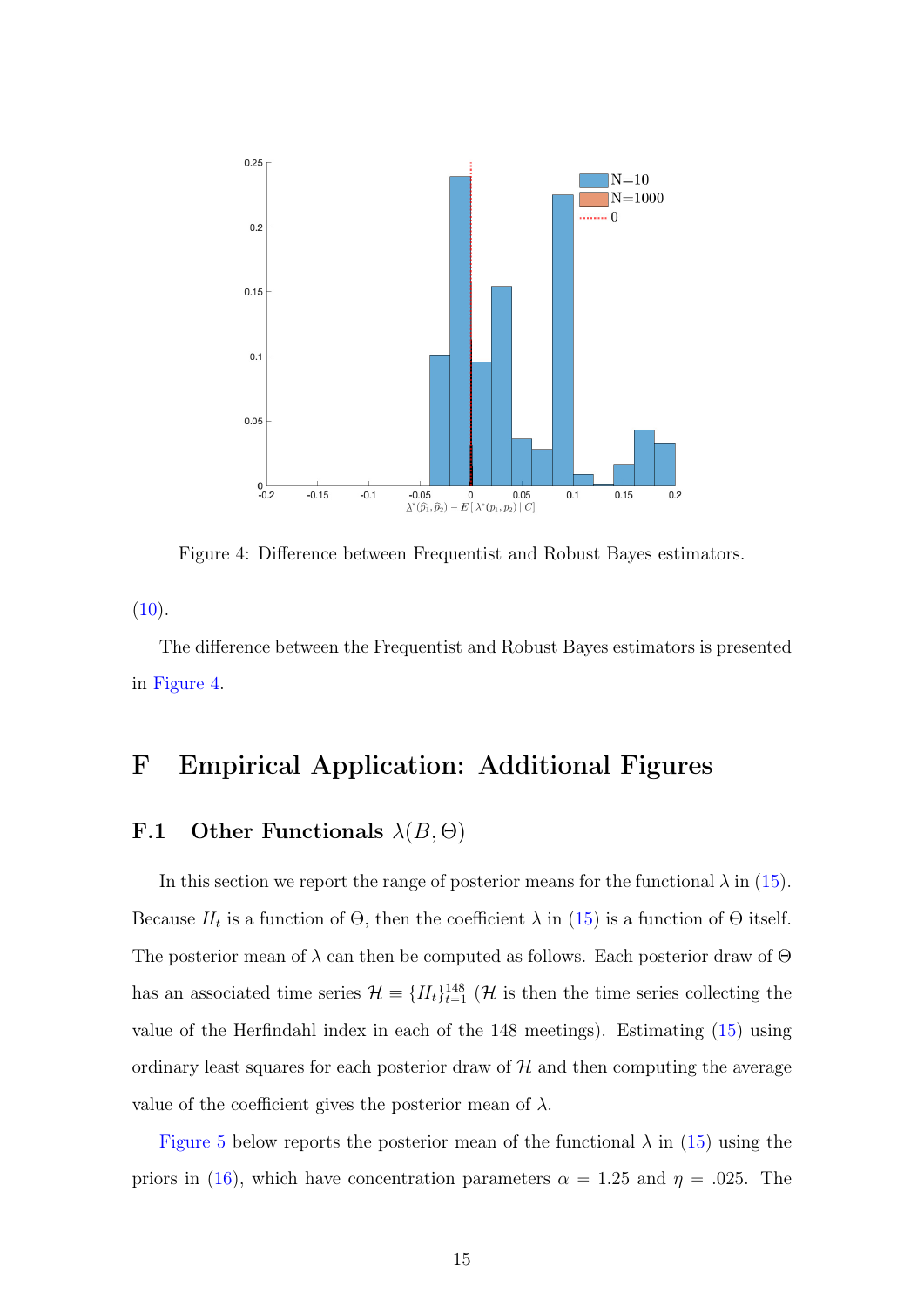<span id="page-15-0"></span>

Figure 5: Prior and posterior mean for  $\lambda(B, \Theta)$  and range of posterior means.

posterior mean of this functional is  $-0.0013$  and the standard 95% posterior credible set excludes nonnegative values. The range of posterior means for this functional is depicted in [Figure 5b](#page-15-0) using stars on the horizontal axis. The figure thus shows that the range of posterior means includes negative and positive values.

#### F.2 Other Prior  $\pi_P$

As we have already discussed in the main body of the paper, in any set-identified parametric model (not only the LDA), Bayesian estimation and inference is sensitive to i) the prior over unidentified parameters, ii) the prior over identified parameters, and iii) the parametric assumptions embedded in the likelihood function. Thus, fully assessing the robustness of the Bayesian inference requires separating and understanding the relative contributions of changes in i)-ii)-iii) to the sensitivity of the reported results.

While our theoretical analysis has focused on understanding the sensitivity to i) fixing ii) and iii) (see our Theorem 2), to the best of our knowledge, there is no general approach to theoretically decompose the sensitivity of Bayesian inference to i)-ii)-iii). However, it is possible to informally analyze ii) by considering a different prior  $\pi_P$ . In this section, we report figures analogous to [Figure 9](#page-18-0) in the main body of the paper and to [Figure 5](#page-15-0) in the Online Appendix under the prior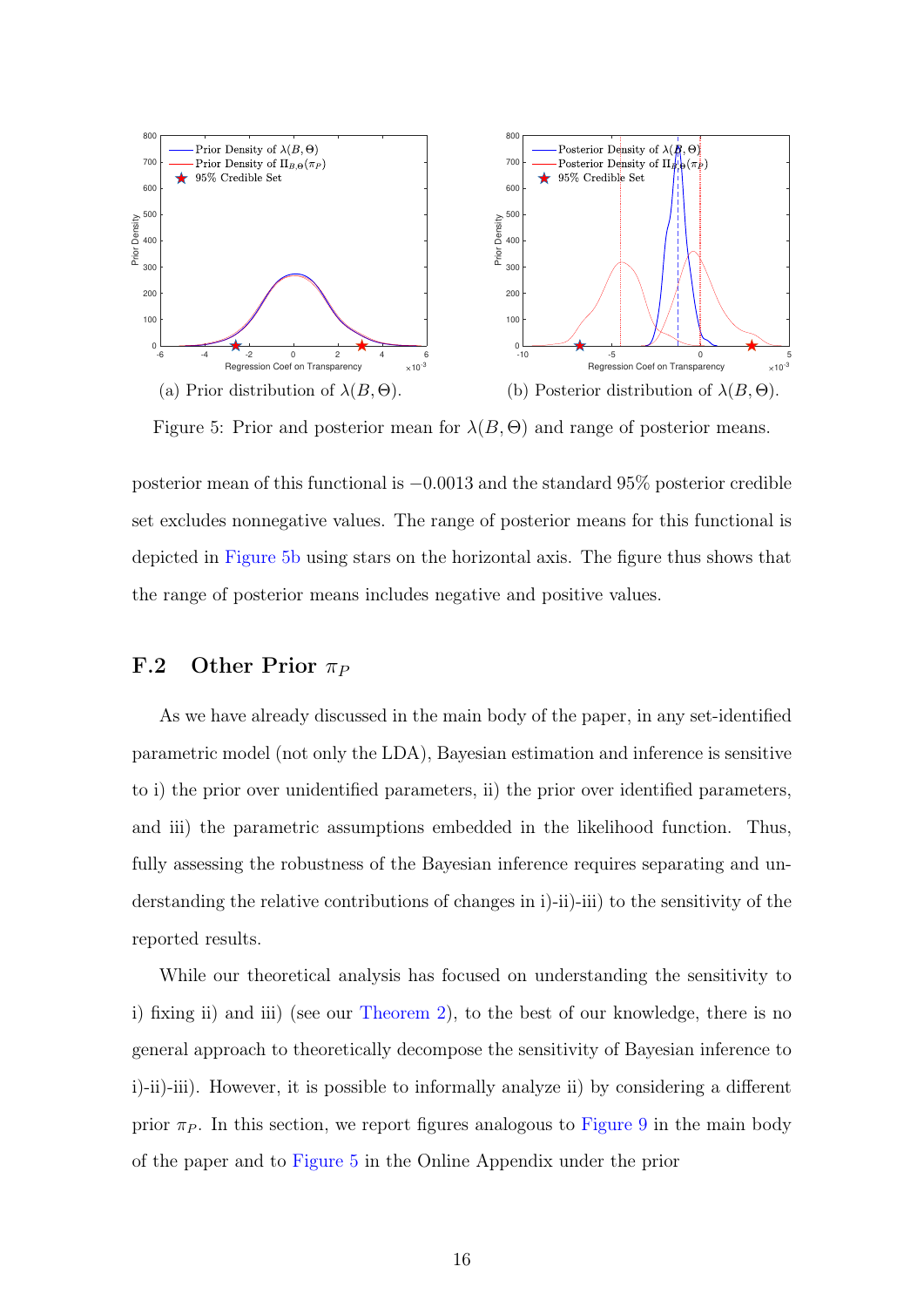<span id="page-16-1"></span>
$$
\beta_k \stackrel{i.i.d.}{\sim} \text{Dirichlet}(1) \text{ and } \theta_d \stackrel{i.i.d.}{\sim} \text{Dirichlet}(1).
$$
 (12)

Under this prior, the columns of B and  $\Theta$  are independent and identically uniformly distributed on their respective simplices.

[Figure 6](#page-16-0) below reports the prior and posterior mean (along with the range of posterior means) for the percent change in the Herfindahl index under the prior in [\(12\)](#page-16-1). This figure is analogous to [Figure 9](#page-18-0) in the main body of the paper, with the only difference being the different choice of  $\pi_P$ .

<span id="page-16-0"></span>

Figure 6: Prior and posterior mean for  $\lambda(B, \Theta)$  and range of posterior means under the prior in  $(12)$ .

The posterior mean of the percent change in the Herfindahl index (blue, dashed line) in [Figure 6b](#page-16-0) is  $52.13\%$  and the standard  $95\%$  credible set is  $[50\%, 54\%]$ . For comparison, the same posterior mean under the prior in  $(16)$  was  $31\%$  and the  $95\%$ credible set is  $[29\%, 33\%]$ .

The range of posterior means obtained after applying Algorithm 1 is  $[35\%, 53\%]$ and the  $95\%$  robust credible set is  $[29\%, 56\%]$ . For comparison, the same posterior mean under the prior in (16) was  $[23\%, 32\%]$  and the 95% credible set is  $[19\%, 35\%]$ .

These results suggests that the prior in [\(12\)](#page-16-1) leads to larger Robust Bayes estimates of the percent change in the Herfindahl index. Qualitatively, the results under both priors are similar, in the sense that the sign from the results obtained from the off-the-shelf LDA remain the same.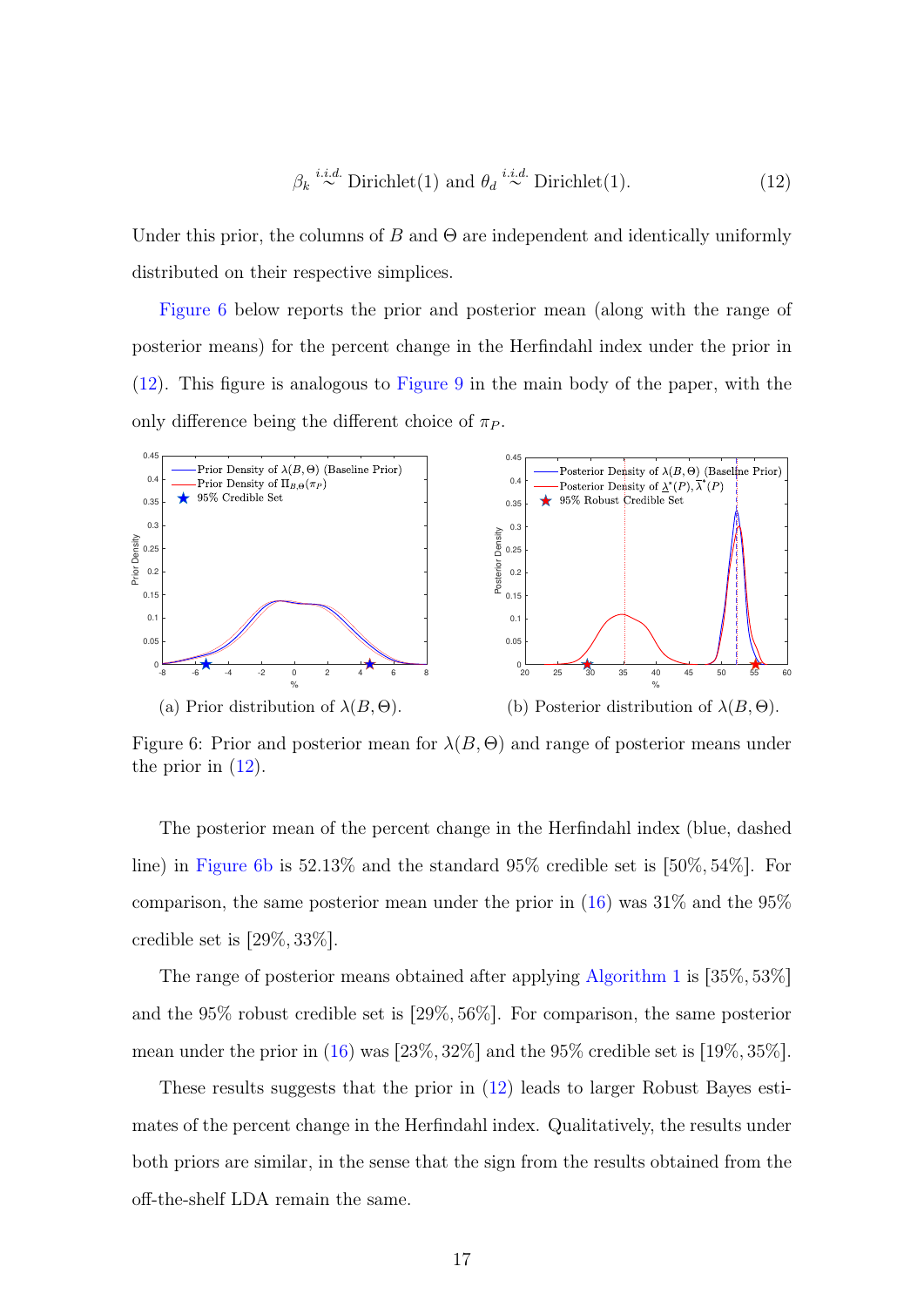<span id="page-17-0"></span>

Figure 7: Prior and posterior mean for regression coefficient on "Transparency" and range of posterior means.

[Figure 7](#page-17-0) reports the prior and posterior mean (along with the range of posterior means) for the regression coefficient on the "Transparency" dummy, which corresponds to the functional introduced in Equation (15). This is analogous to [Figure 5](#page-15-0) with a different prior distribution. We see that the range of posterior means under prior in [\(12\)](#page-16-1) excludes nonnegative values, a result contrasts the conclusion under prior in (16) where the robust range contains both negative and nonnegative values as in [Figure 5.](#page-15-0)

#### F.3 Results for FOMC2

In this section we report results for monetary policy strategy discussion part of the FOMC meetings (FOMC2). We focus on the prior in  $(16)$ . [Figure 8](#page-18-1) reports the result analogous to [Figure 9](#page-18-0) in the main text for FOMC2 meetings. The solid blue line in [Figure 8b](#page-18-1) shows the posterior mean of difference in average topic HHI in FOMC2 meetings before and after the transparency change, which is 14.80%. The 95% credible interval based on the quantiles of the posterior distribution is [13.36%, 16.34%]. Thus, the standard implementation of the LDA suggests there was an increase in the topic concentration in the monetary policy strategy discussion section. The stars in [Figure 8b](#page-18-1) report the 95% robust credible set, which is [8.55%, 19.87%]. Thus, we conclude that the increasing Herfindahl index found using standard LDA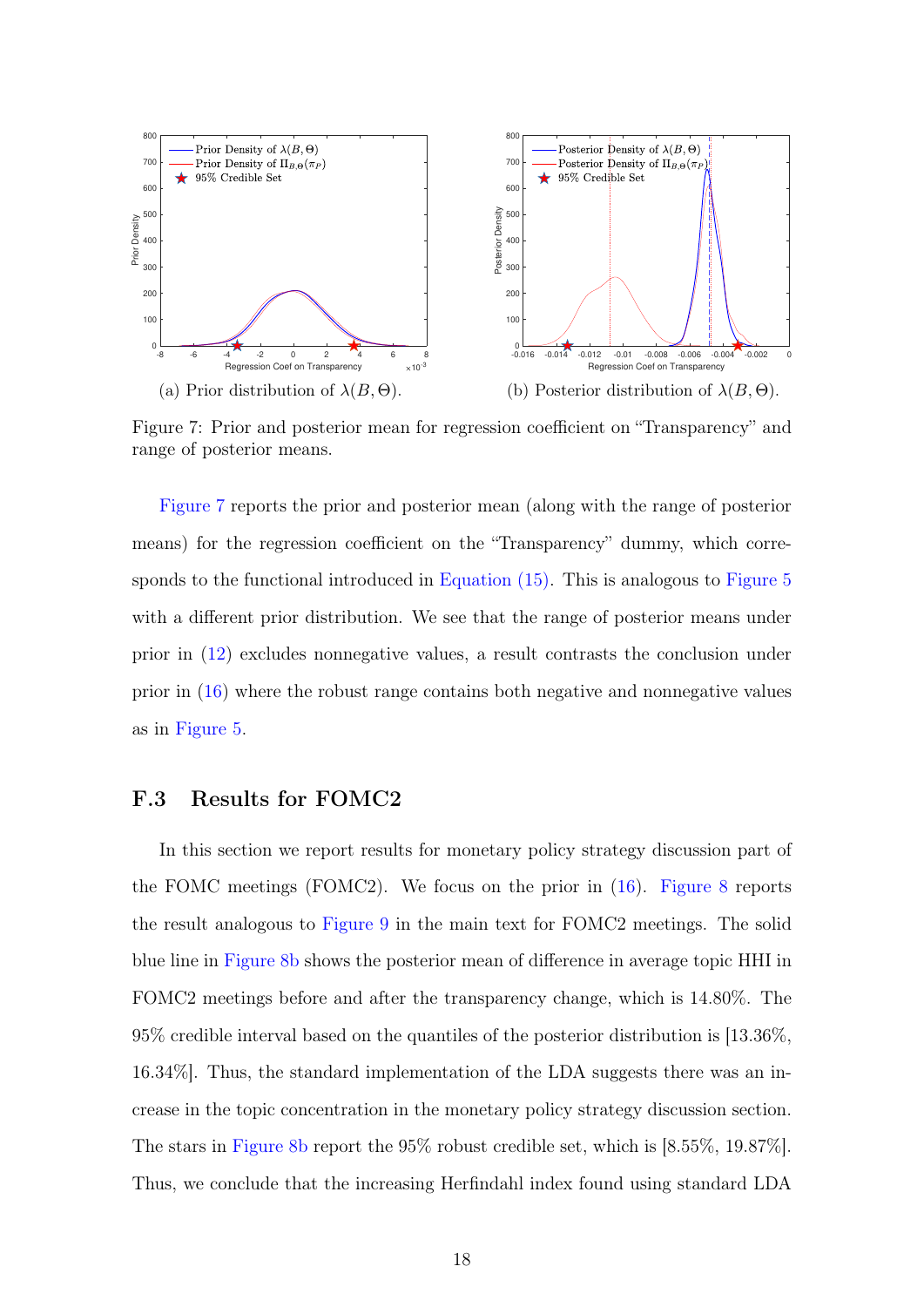<span id="page-18-1"></span>

Figure 8: Prior and posterior mean for  $\lambda(B, \Theta)$  and range of posterior means for FOMC2.

implementation is robust.

[Figure 9](#page-18-0) reports the results for regression coefficient on "Transparency" in FOMC2. Both the 95% credible set based on posterior distribution and the 95% robust credible set contains negative and nonnegative values, suggesting no significant effect of transparency on topic concentration in monetary policy strategy discussions.

<span id="page-18-0"></span>

Figure 9: Prior and posterior mean for regression coefficient on "Transparency" and range of posterior means for FOMC2.